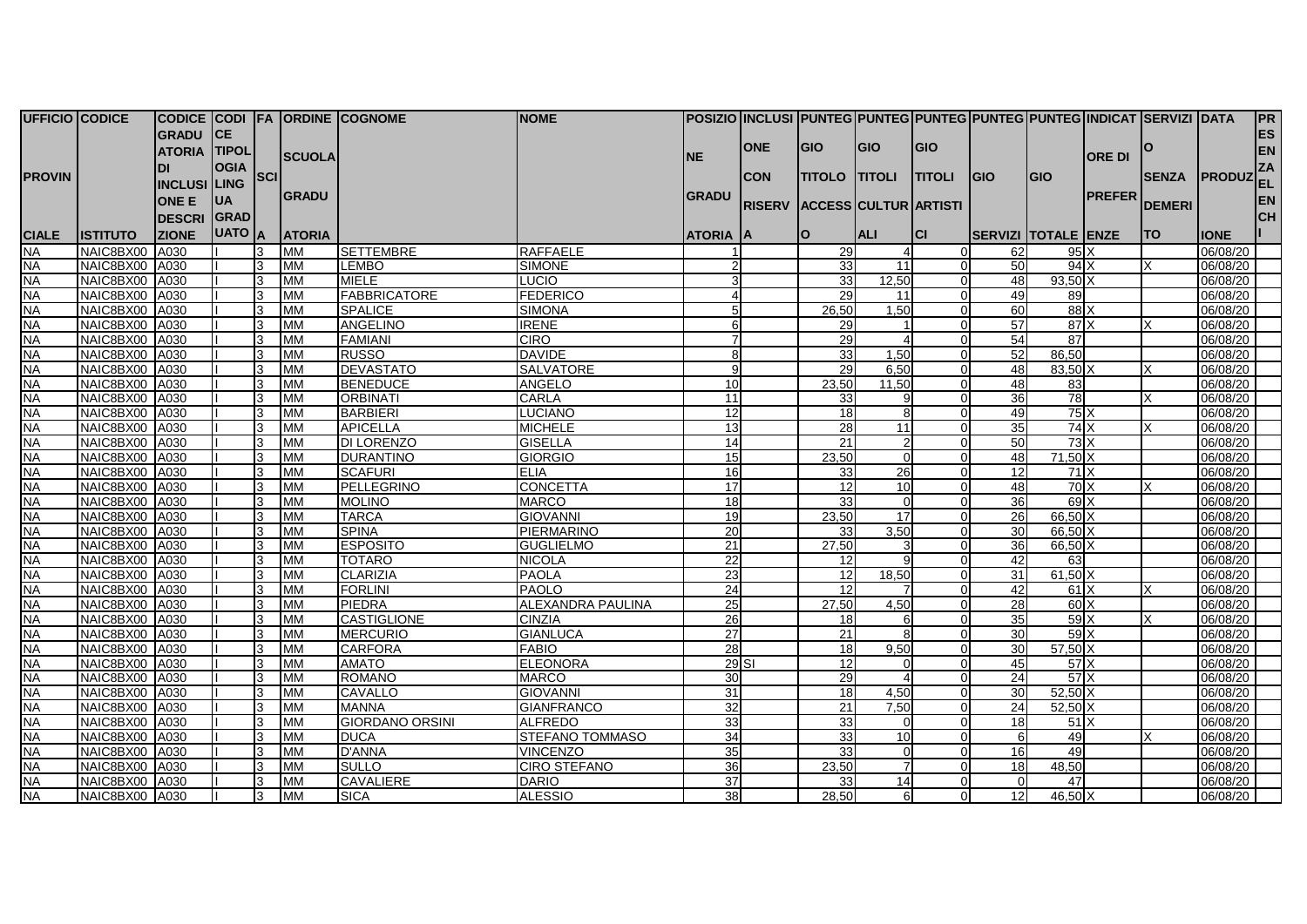| <b>NA</b> | NAIC8BX00 A030 |      | 3            | <b>IMM</b> | <b>AMIRANTE</b>      | <b>ROBERTA</b>                | 39              | 28,50 | 6              | ΩI | 12            | 46,50           |    | 06/08/20 |
|-----------|----------------|------|--------------|------------|----------------------|-------------------------------|-----------------|-------|----------------|----|---------------|-----------------|----|----------|
| <b>NA</b> | NAIC8BX00 A030 |      |              | <b>MM</b>  | <b>MUSCOSO</b>       | <b>IVANA</b>                  | 40              | 29    |                |    | 13            | $45\text{X}$    |    | 06/08/20 |
| <b>NA</b> | NAIC8BX00      | A030 |              | <b>MM</b>  | <b>PULCRANO</b>      | <b>RAFFAELE</b>               | 41              | 18,50 |                |    | 23            | 42.50           |    | 06/08/20 |
| <b>NA</b> | NAIC8BX00      | A030 | 3            | <b>MM</b>  | <b>GHRAIEB</b>       | <b>ABDO</b>                   | 42              | 12    | O              |    | 30            | 42              |    | 06/08/20 |
| <b>NA</b> | NAIC8BX00      | A030 | 3            | <b>MM</b>  | <b>TARANTINO</b>     | <b>ANDREA</b>                 | 43              | 33    | Q              |    | $\Omega$      | 42              |    | 06/08/20 |
| <b>NA</b> | NAIC8BX00 A030 |      | 3            | <b>MM</b>  | <b>CASSOTTA</b>      | <b>BENEDETTA MARIA SILVIA</b> | 44              | 28    |                |    | 12            | 41              |    | 06/08/20 |
| <b>NA</b> | NAIC8BX00      | A030 | વ            | <b>MM</b>  | <b>MASTROMINICO</b>  | LAURA FRANCESCA               | 45              | 33    | $\mathsf{R}$   |    | $\Omega$      | 41              |    | 06/08/20 |
| <b>NA</b> | NAIC8BX00      | A030 | $\mathbf{R}$ | <b>MM</b>  | <b>SABATO</b>        | <b>MORENO</b>                 | 46              | 28    |                |    | 6             | 41              |    | 06/08/20 |
| <b>NA</b> | NAIC8BX00 A030 |      |              | <b>MM</b>  | <b>MARRONE</b>       | <b>LUIGI</b>                  | 47              | 33    | հ              |    |               | 40              |    | 06/08/20 |
| <b>NA</b> | NAIC8BX00 A030 |      | З            | <b>MM</b>  | <b>CASTIELLO</b>     | <b>FABIO</b>                  | 48              | 33    | 0.50           |    | 6             | 39.50 X         |    | 06/08/20 |
| <b>NA</b> | NAIC8BX00 A030 |      | વ            | <b>IMM</b> | COSTANZO             | <b>CLARISSA</b>               | 49              | 33    | ΩI             |    | 6             | 39X             |    | 06/08/20 |
| <b>NA</b> | NAIC8BX00      | A030 | 3            | <b>MM</b>  | <b>SCOGNAMIGLIO</b>  | <b>ANTONIO</b>                | 50              | 33    | 6              |    | $\Omega$      | 39              |    | 06/08/20 |
| <b>NA</b> | NAIC8BX00 A030 |      | $\mathbf{R}$ | <b>MM</b>  | <b>GUIDA</b>         | <b>SANDRA MILENA</b>          | 51              | 26,50 |                |    | 8             | 38,50           |    | 06/08/20 |
| <b>NA</b> | NAIC8BX00      | A030 |              | <b>MM</b>  | <b>POLVERINO</b>     | GIULIA                        | 52              | 33    |                |    | $\Omega$      | 38              |    | 06/08/20 |
| <b>NA</b> | NAIC8BX00      | A030 |              | MM         | <b>SOMMA</b>         | <b>GIUSEPPE</b>               | 53              | 26    | 12             |    | $\Omega$      | 38              |    | 06/08/20 |
| <b>NA</b> | NAIC8BX00 A030 |      | 3            | <b>MM</b>  | DE LORENZO           | LUCA                          | 54              | 29    | 3              |    | 6             | 38              |    | 06/08/20 |
| <b>NA</b> | NAIC8BX00      | A030 |              | <b>MM</b>  | <b>GALLOTTI</b>      | <b>OLINDO</b>                 | 55              | 23.50 | $\Omega$       |    | 14            | 37.50           |    | 06/08/20 |
| <b>NA</b> | NAIC8BX00 A030 |      | २            | <b>MM</b>  | <b>AMBROSINO DI</b>  | <b>DESIREE</b>                | 56              | 28.50 | $\alpha$       |    | $\Omega$      | 37.50           |    | 06/08/20 |
| <b>NA</b> | NAIC8BX00 A030 |      | 3            | <b>MM</b>  | <b>GAUDINO</b>       | <b>ROBERTO</b>                | 57              | 33    | 4,50           |    | $\Omega$      | 37,50           |    | 06/08/20 |
| <b>NA</b> | NAIC8BX00      | A030 |              | <b>MM</b>  | <b>RUGGIERO</b>      | MARCO                         | 58              | 12.50 |                |    | 24            | 37,50           |    | 06/08/20 |
| <b>NA</b> | NAIC8BX00 A030 |      | з            | <b>MM</b>  | <b>GRECO</b>         | <b>DONATA</b>                 | 59              | 23.50 | 1.50           |    | 12            | 37X             | ΙX | 06/08/20 |
| <b>NA</b> | NAIC8BX00      | A030 | ٩            | <b>MM</b>  | <b>DITARANTO</b>     | <b>MATILDE</b>                | 60              | 28    | ર              |    | 6             | 37              | Ιx | 06/08/20 |
| <b>NA</b> | NAIC8BX00 A030 |      | 3            | <b>IMM</b> | <b>SANTANIELLO</b>   | <b>MARIAGIOCONDA</b>          | 61              | 29    | 8I             |    | $\Omega$      | 37              |    | 06/08/20 |
| <b>NA</b> | NAIC8BX00      | A030 |              | <b>MM</b>  | LANGELLA             | TONIA                         | 62              | 33    | 1,50           |    |               | 35,50           |    | 06/08/20 |
| <b>NA</b> | NAIC8BX00 A030 |      |              | <b>MM</b>  | DE CONNO             | <b>FEDERICO</b>               | 63              | 33    | 0.50           |    |               | 34,50           |    | 06/08/20 |
| <b>NA</b> | NAIC8BX00 A030 |      | 3            | <b>MM</b>  | <b>MANFREDI</b>      | <b>FABIANA</b>                | 64              | 33    | 1,50           |    | O             | 34,50           |    | 06/08/20 |
| <b>NA</b> | NAIC8BX00      | A030 | વ            | <b>MM</b>  | PIROZZI              | <b>ALESSANDRA</b>             | 65              | 15.50 | 6              |    | 12            | 33.50 X         |    | 06/08/20 |
| <b>NA</b> | NAIC8BX00      | A030 | 3            | <b>MM</b>  | <b>DE SIO CESARI</b> | <b>CHIARA</b>                 | 66              | 28,50 | 5 <sup>1</sup> |    | $\Omega$      | 33,50           |    | 06/08/20 |
| <b>NA</b> | NAIC8BX00 A030 |      |              | <b>MM</b>  | D'ALO                | <b>TANCREDI</b>               | 67              | 33    | $\Omega$       |    | $\Omega$      | 33              |    | 06/08/20 |
| <b>NA</b> | NAIC8BX00 A030 |      | 3            | <b>MM</b>  | QUARESIMA            | MICHELA                       | 68              | 29    |                |    |               | 33              |    | 06/08/20 |
| <b>NA</b> | NAIC8BX00      | A030 |              | MM         | <b>LEPORE</b>        | GIULIA                        | 69              | 33    | U              |    | ∩             | 33              |    | 06/08/20 |
| <b>NA</b> | NAIC8BX00      | A030 | ٩            | <b>MM</b>  | <b>DE ROSA</b>       | <b>EMANUELA</b>               | 70              | 33    | $\Omega$       |    | ∩             | 33              |    | 06/08/20 |
| <b>NA</b> | NAIC8BX00 A030 |      | ٩            | <b>MM</b>  | <b>GIRA</b>          | <b>IVAN</b>                   | $\overline{71}$ | 33    | $\Omega$       |    | $\Omega$      | 33              |    | 06/08/20 |
| <b>NA</b> | NAIC8BX00      | A030 | ٩            | <b>MM</b>  | CARANNANTE           | <b>VINCENZO</b>               | 72              | 33    | $\Omega$       |    | $\Omega$      | 33              |    | 06/08/20 |
| <b>NA</b> | NAIC8BX00      | A030 | २            | <b>MM</b>  | <b>IANNUZZI</b>      | <b>NORUENA</b>                | $\overline{73}$ | 33    | $\Omega$       |    | $\Omega$      | 33              |    | 06/08/20 |
| <b>NA</b> | NAIC8BX00 A030 |      |              | <b>MM</b>  | <b>DIVITO</b>        | <b>FRANCESCO</b>              | 74              | 33    | $\Omega$       |    | $\Omega$      | 33              |    | 06/08/20 |
| <b>NA</b> | NAIC8BX00      | A030 | З            | <b>MM</b>  | <b>CRISPINO</b>      | <b>ALESSANDRA</b>             | $\overline{75}$ | 29    |                |    | $\Omega$      | 32              |    | 06/08/20 |
| <b>NA</b> | NAIC8BX00 A030 |      | વ            | <b>MM</b>  | <b>VISCHI</b>        | <b>ANDREA</b>                 | $\overline{76}$ | 23.50 | 7,50           |    | $\Omega$      | $\overline{31}$ |    | 06/08/20 |
| <b>NA</b> | NAIC8BX00      | A030 | З            | <b>MM</b>  | <b>COCCHIA</b>       | <b>RAFFAELE</b>               | $\overline{77}$ | 29    | $\Omega$       |    | $\mathcal{P}$ | 31              |    | 06/08/20 |
| <b>NA</b> | NAIC8BX00 A030 |      | 3            | <b>MM</b>  | <b>CALISE</b>        | MICHELANGELO                  | $\overline{78}$ | 29    | 1,50           |    | $\Omega$      | 30,50           |    | 06/08/20 |
| <b>NA</b> | NAIC8BX00      | A030 |              | <b>MM</b>  | <b>ANDALO</b>        | <b>ROBERTA</b>                | 79              | 29    | 1.50           |    | $\Omega$      | 30.50           |    | 06/08/20 |
| <b>NA</b> | NAIC8BX00      | A030 |              | <b>MM</b>  | <b>BASILE</b>        | <b>MARIO</b>                  | 80              | 12    | U              |    | 18            | 30              | ΙX | 06/08/20 |
| <b>NA</b> | NAIC8BX00 A030 |      | વ            | <b>MM</b>  | <b>GENTILE</b>       | <b>EMILIA</b>                 | 81              | 26.50 | 3.50           |    | $\Omega$      | 30              |    | 06/08/20 |
| <b>NA</b> | NAIC8BX00      | A030 |              | <b>MM</b>  | <b>BRUERA</b>        | <b>DANIELA</b>                | 82              | 23,50 | $\Omega$       |    | 6             | 29,50           |    | 06/08/20 |
| <b>NA</b> | NAIC8BX00 A030 |      | વ            | <b>MM</b>  | <b>MIELE</b>         | <b>ANTONIO</b>                | 83              | 29    | $\Omega$       |    | $\Omega$      | 29)             |    | 06/08/20 |
| <b>NA</b> | NAIC8BX00 A030 |      |              | <b>MM</b>  | <b>MACCARIELLO</b>   | <b>FERDINANDO</b>             | 84              | 26,50 | 0.50           |    |               | 29X             |    | 06/08/20 |
| <b>NA</b> | NAIC8BX00 A030 |      | 3            | <b>MM</b>  | COCCIOLONE           | <b>PIETRO</b>                 | 85              | 29    | $\Omega$       |    | $\Omega$      | 29              |    | 06/08/20 |